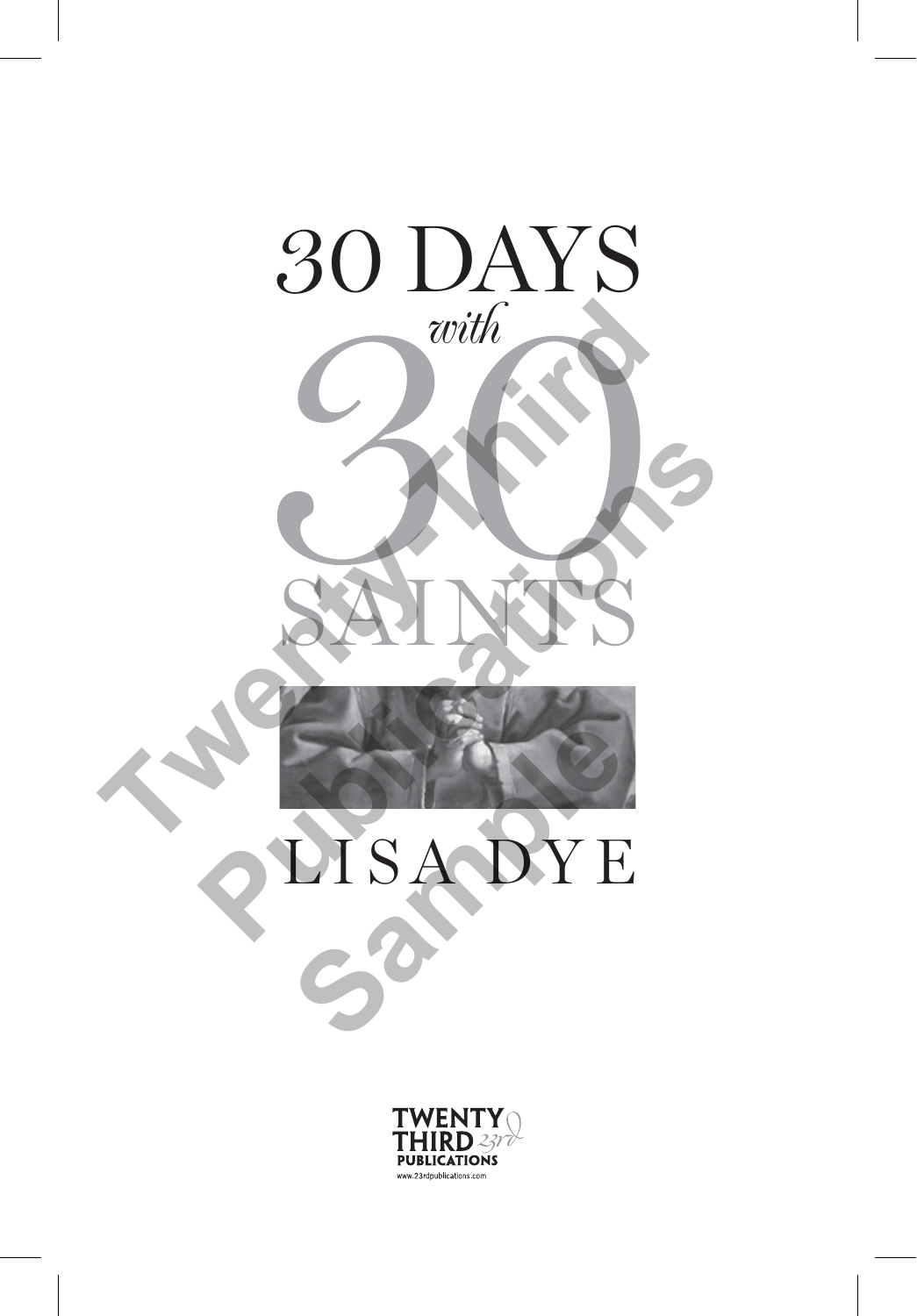## Twenty-Third Publications

1 Montauk Avenue, Suite 200, New London, CT 06320 (860) 437-3012 ◆ (800) 321-0411 ◆ www.23rdpublications.com **TWENTY-THIRD PUBLICATIONS**<br>
I Montauk Avenue, Suite 200, New London, CT 06320<br>
860) 437-3012 • (800) 321-0411 • www.23rdpublications.c

© Copyright 2015 Lisa Dye. All rights reserved. No part of this publication may be reproduced in any manner without prior written permission of the publisher. Write to the Permissions Editor. **PUBLICATIONS**<br>
PUBLICATIONS<br>
PUBLICATIONS<br>
PUBLICATIONS<br>
(1937-3012 • (800) 321-0411 • www.23rdpublications.com<br>
Publication may be reproduced in any manner<br>
out prior written permission of the publisher. **RD PUBLICATIONS**<br>
NUE Suite 200, New London, CT 06320<br>
15 Lisa Dye. All rights reserved.<br>
15 Lisa Dye. All rights reserved.<br>
publication may be reproduced in any matrition permission of the publisher.<br>
15 Suite Produced i

ISBN: 978-1-62785-118-3 Library of Congress Catalog Card Number: 2015952046

Printed in the U.S.A.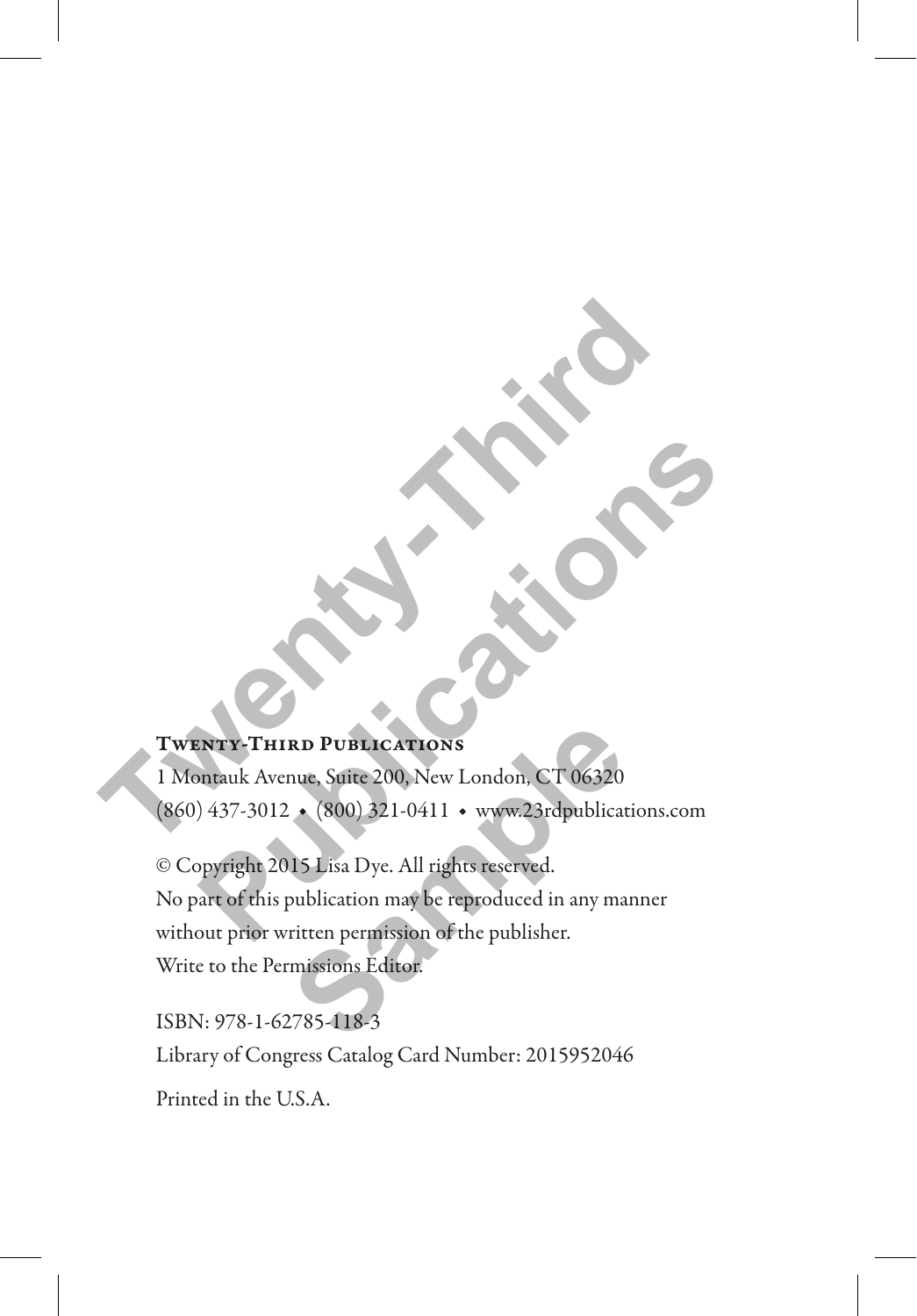# introduction

ana de la provincia de la provincia de la provincia de la provincia de la provincia de la provincia de la provincia de la provincia de la provincia de la provincia de la provincia de la provincia de la provincia de la prov n these pages are thirty brief meditations inspired by a cross-section of the church's saints. They are men and women, ancient and modern, well known and obscure. They are cradle Catholics, converts, mystics, theologians, reformers, collaborators, innovators, missionaries, visionaries, wives, husbands, mothers, and fathers. They arose from all manner of circumstance, including wealth, poverty, education, illiteracy, nobility, slavery, strength, and sickness. inspired by a cross-section of the c<br>saints. They are men and women, anci<br>modern, well known and obscure. T<br>cradle Catholics, converts, mystics,<br>gians, reformers, collaborators, innovators, mi<br>ies, visionaries, wives, husb

Short biographies illustrate their unique backgrounds, personalities, missions, geographies, and historical settings. Despite such variety, we see their shared love of God and surrender to his will. Having overcome many obstacles, they give us instruction and hope. They cheer us on and tell us that we too can become saints. cradic Catholics, converts, mystics, theology,<br>ans, reformers, collaborators, innovators, missionals,<br>s, visionaries, wives, husbands, mothers, and father<br>ney arose from all manner of circumstance, includin<br>ealth, poverty, ings. Despite such variety, we see<br>d and surrender to his will. Havi<br>acles, they give us instruction and<br>and tell us that we too can becc<br>ite you to walk each of the nex<br>erent saint. Walk and listen. Be<br>their words and see

We invite you to walk each of the next thirty days with a different saint. Walk and listen. Be encouraged as you read their words and see the light of Scripture shining in them to help illumine your path. Pray daily for your own faith journey, and practice growing in God's abundant grace.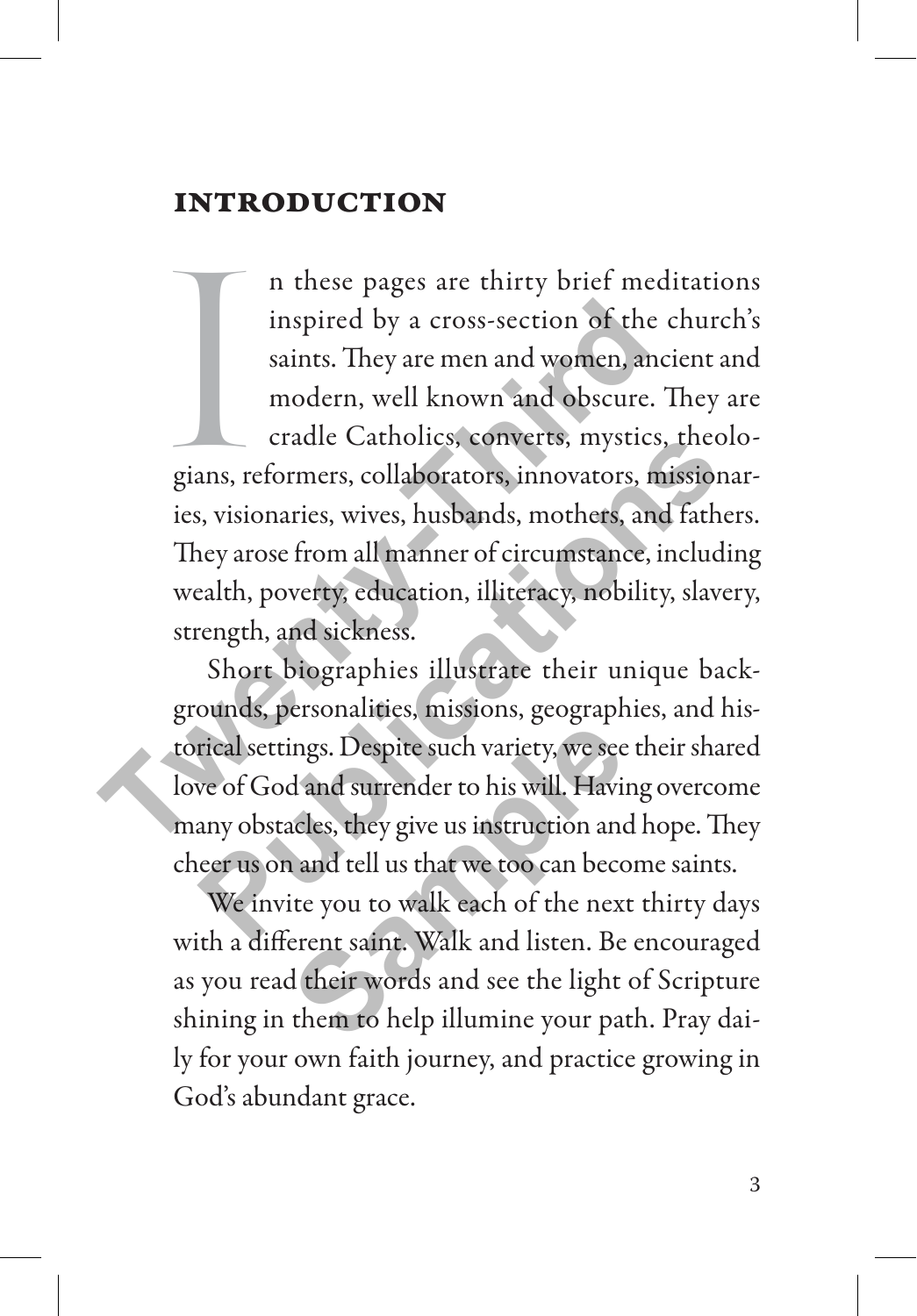# 1 JOSEPH

## god's standard

*St. Joseph is portrayed in the gospels by his actions rather than by his words. Quiet, decisive, and kind, he grasped his vital importance in God's plan and obeyed God though it defied religious convention and meant radical departure from his own plan.*

*Although King David's descendant, Joseph was a poor carpenter whose ancestral home in Bethlehem fulfilled prophecy for the Messiah's birthplace. Devout in Jewish law, he realized, upon learning of her pregnancy, he had the right to divorce Mary and protect his reputation. Betrothal was as binding as marriage. Nevertheless, he understood the spirit of the law as love, and he wished Mary no shame.* St. Joseph is portrayed in the gospels by his actions<br>than by his words. Quiet, decisive, and kind, he g<br>his vital importance in God's plan and obeyed (<br>though it defied religious convention and meant r<br>departure from his ugn it aepea religious convention ana meant raaical<br>arture from his own plan.<br>Although King David's descendant, Joseph was a poor<br>benter whose ancestral home in Bethlehem fulfilled<br>bhecy for the Messiah's birthplace. Devou

*When God's angelic messenger assured Joseph that Mary had conceived by the Holy Spirit, he took her home and cared for her. Providing for and protecting her Son from murderous attempts, Joseph raised him in faith. Joseph obeyed at every difficult turn.* be law as love, and he wished Mar<br>od's angelic messenger assured<br>neeived by the Holy Spirit, he too<br>r her. Providing for and protecti<br>rous attempts, Joseph raised his<br>d at every difficult turn.<br>**Soseph**,



"Joseph, her husband, was a righteous man."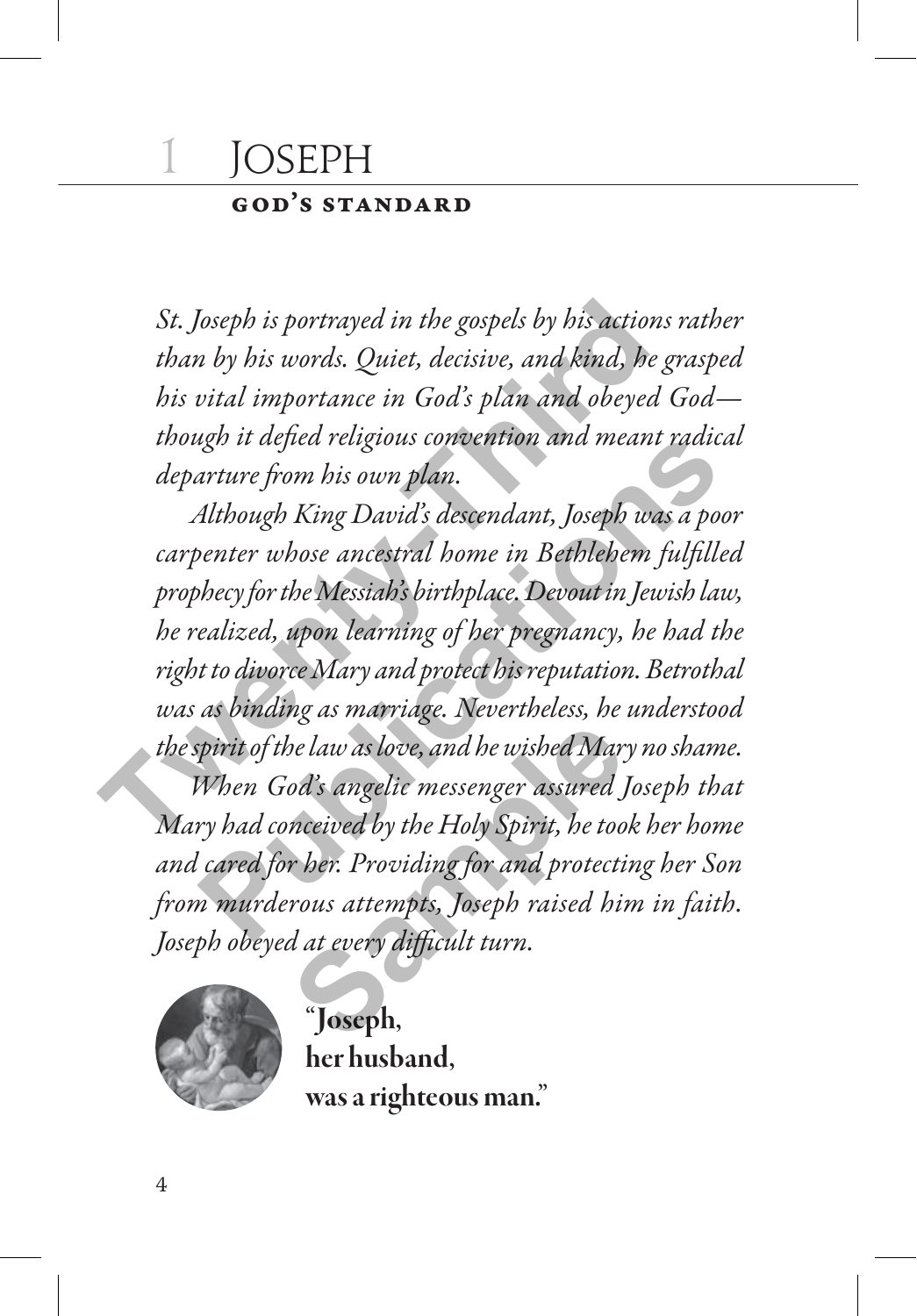#### $<sub>•</sub>$  scripture</sub>

When Joseph woke up, he did what the angel of the Lord had commanded him and took Mary home as his wife. *Matthew 1:24*

#### $P$  **PRAYER**

Loving Father, although Scripture does not record any words spoken by this man you chose to care for Jesus in his earthly life, St. Joseph's actions speak of his character, his obedience, and his spiritual perception. Through him you reveal the kind of person, parent, and spouse you treasure. Please continue to open my eyes to learn from him—in the loving, careful, and reverent treatment of your Son and his mother—how to respond in my family, my work, and my faith. Amen. **The SCRIPTURE**<br>
When Joseph woke up, he did what the angel c<br>
Lord had commanded him and took Mary hor<br>
his wife. *Matthew* 1:24<br> **DPRAYER**<br>
Loving Father, although Scripture does not rec<br>
any words spoken by this man you **PRAYER**<br> **PRAYER**<br>
bying Father, although Scripture does not record<br>
by words spoken by this man you chose to care for<br>
sus in his earthly life, St. Joseph's actions speak of hi<br>
aracter, his obedience, and his spiritual **Sample 19 Set of the Sample School Set of the Sample School Set of Set of the Sample School Set of the Sample School Set of the School Set of the School Set of the Holy Spirit to strengthen me** 

## $PRACTICE$

I will ask the Holy Spirit to strengthen me as a spouse, a parent, or a mentor. I will make a study of Joseph's virtues and obey what I learn.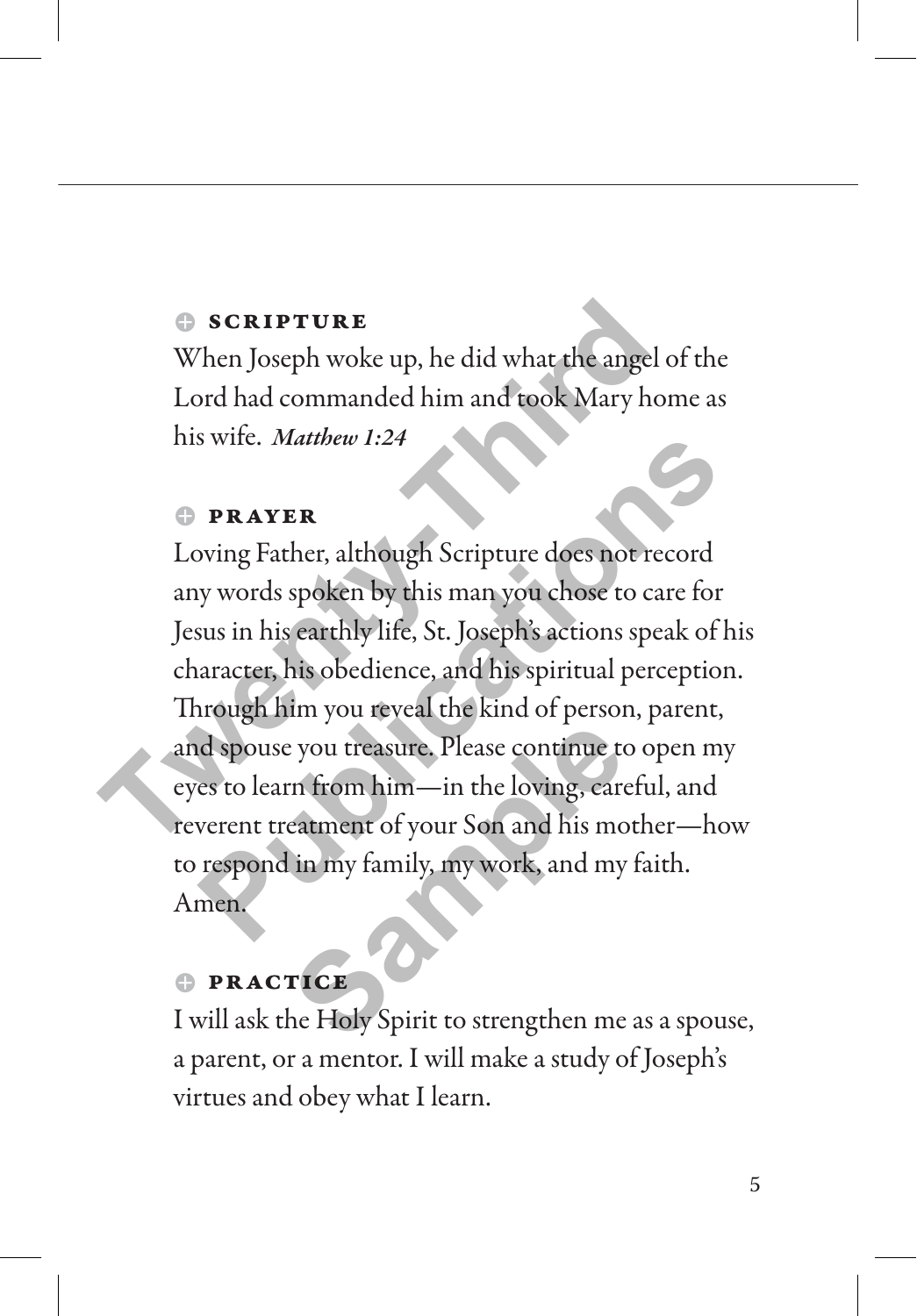### yes, lord

*St. Martha, sister of Mary and Lazarus, lived in Bethany. Her home was a frequent and favorite stop for Jesus as he traveled and preached. Martha was a picture of capability, energy, and assertiveness. In a culture that valued hospitality, she epitomized that virtue and demonstrated a passion for serving Christ in practical ways.* St. Martha, sister of Mary and Lazarus, lived in Be<br>Her home was a frequent and favorite stop for Jesu<br>traveled and preached. Martha was a picture of ca<br>ity, energy, and assertiveness. In a culture that<br>hospitality, she ep

*Viewed next to her more contemplative sister, Martha's reputation often suffers somewhat in comparison. A superficial look at her leads to the image of a woman given to frenetic busyness and even spiritual shallowness. Yet the brief conversations between Jesus and Martha recorded in Scripture reveal a much deeper character.* energy, and assertiveness. In a culture that valued<br>bitality, she epitomized that virtue and demonstrated<br>ission for serving Christ in practical ways.<br>Viewed next to her more contemplative sister, Martha's<br>utation often su

*Jesus loved Martha. She sheltered him. She fed him. She listened to him, learned from him, and loved him in return. Ultimately, she worshiped him as Christ, the Son of God. Martha was his friend, his fellow worker, and a woman of great faith.* real a much deeper character:<br>*d Martha. She sheltered him. S.*<br>to him, learned from him, and lo<br>nately, she worshiped him as Chr<br>tha was his friend, his fellow wo<br>eat faith,<br>**"Yes, Lord**," she told him, "I b



Yes, Lord," she told him, "I believe that you are the Christ, the Son of God, who was to come into the world."